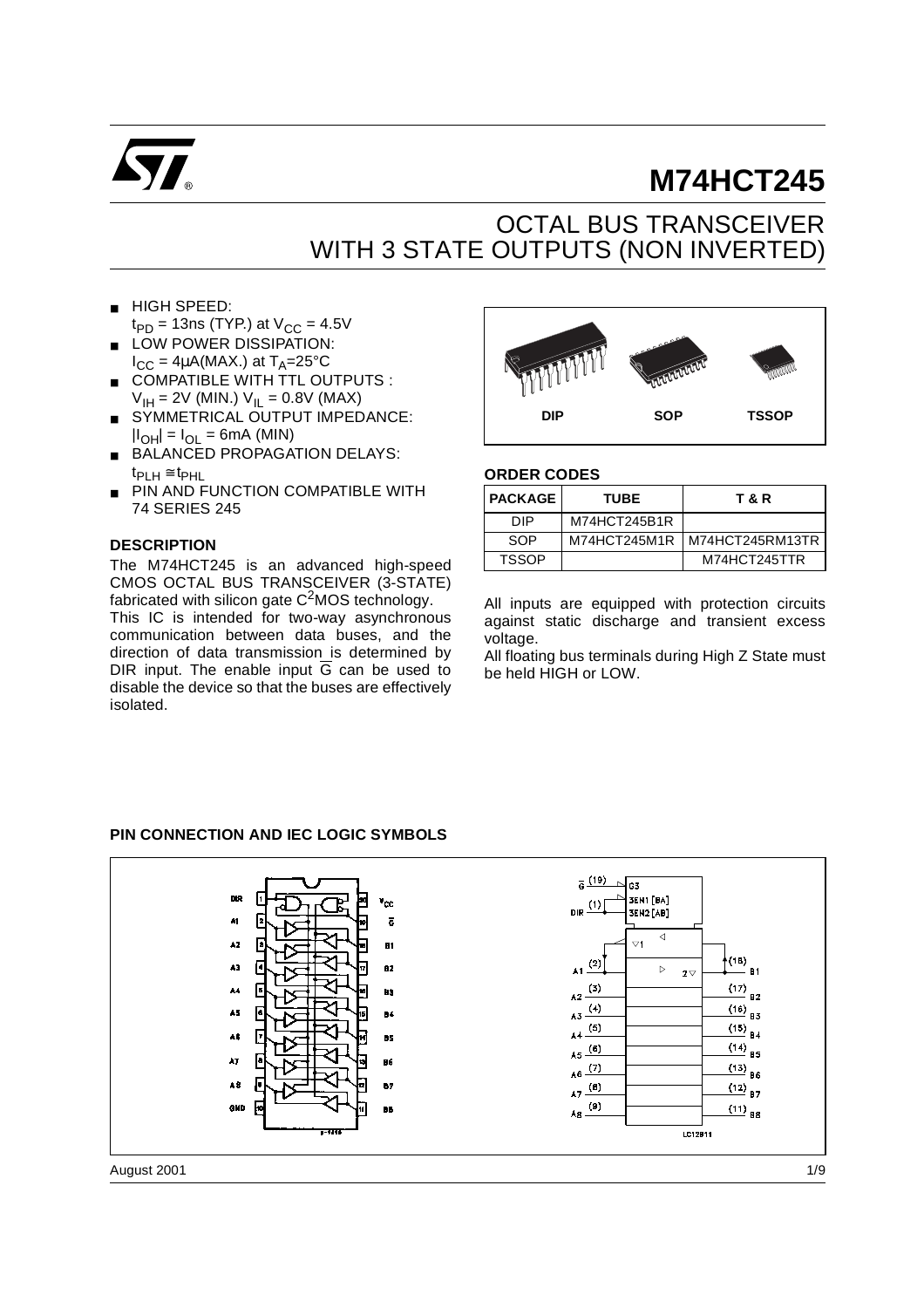### **M74HCT245**

#### **INPUT AND OUTPUT EQUIVALENT CIRCUIT PIN DESCRIPTION**



| <b>PIN No</b>                        | <b>SYMBOL</b>                    | <b>NAME AND FUNCTION</b> |
|--------------------------------------|----------------------------------|--------------------------|
|                                      | DIR                              | Directional Control      |
| 2, 3, 4, 5, 6,<br>7, 8, 9            | A1 to A8                         | Data Inputs/Outputs      |
| 18, 17, 16,<br>15, 14, 13,<br>12, 11 | B <sub>1</sub> to B <sub>8</sub> | Data Inputs/Outputs      |
| 19                                   | G                                | Output Enable Input      |
| 10                                   | GND                              | Ground (0V)              |
| 20                                   | $V_{\rm CC}$                     | Positive Supply Voltage  |

57

#### **TRUTH TABLE**

|   | <b>INPUTS</b> | <b>FUNCTION</b> | <b>OUTPUT</b> |         |
|---|---------------|-----------------|---------------|---------|
| G | <b>DIR</b>    | A BUS           | <b>B BUS</b>  | Yn      |
|   |               | <b>OUTPUT</b>   | <b>INPUT</b>  | $A = B$ |
|   |               | <b>INPUT</b>    | <b>OUTPUT</b> | $B = A$ |
| . |               |                 |               |         |

X : Don't Care Z : High Impedance

## **ABSOLUTE MAXIMUM RATINGS**

| Symbol                | <b>Parameter</b>                     | Value                    | Unit |
|-----------------------|--------------------------------------|--------------------------|------|
| $V_{\rm CC}$          | <b>Supply Voltage</b>                | $-0.5$ to $+7$           | V    |
| $V_{I}$               | DC Input Voltage                     | -0.5 to $V_{CC}$ + 0.5   | V    |
| $V_{\rm O}$           | DC Output Voltage                    | $-0.5$ to $V_{CC}$ + 0.5 | V    |
| <sup>I</sup> IK       | DC Input Diode Current               | ± 20                     | mA   |
| <b>I</b> OK           | DC Output Diode Current              | ± 20                     | mA   |
| $I_{\rm O}$           | DC Output Current                    | ± 35                     | mA   |
| $I_{CC}$ or $I_{GND}$ | DC V <sub>CC</sub> or Ground Current | ±70                      | mA   |
| $P_D$                 | Power Dissipation                    | $500(*)$                 | mW   |
| $T_{\text{stg}}$      | Storage Temperature                  | $-65$ to $+150$          | °C   |
| T <sub>L</sub>        | Lead Temperature (10 sec)            | 300                      | °C   |

Absolute Maximum Ratings are those values beyond which damage to the device may occur. Functional operation under these conditions is<br>not implied<br>(\*) 500mW at 65 °C; derate to 300mW by 10mW/°C from 65°C to 85°C

#### **RECOMMENDED OPERATING CONDITIONS**

| Symbol                     | <b>Parameter</b>                                  | Value         | <b>Unit</b> |
|----------------------------|---------------------------------------------------|---------------|-------------|
| $V_{\rm CC}$               | Supply Voltage                                    | 4.5 to 5.5    |             |
| V <sub>1</sub>             | Input Voltage                                     | 0 to $V_{CC}$ |             |
| Vo                         | Output Voltage                                    | 0 to $V_{CC}$ |             |
| $\mathsf{T}_{\mathsf{op}}$ | <b>Operating Temperature</b>                      | $-55$ to 125  | °C          |
| $t_{r}$ , $t_{f}$          | Input Rise and Fall Time $(V_{CC} = 4.5$ to 5.5V) | 0 to 500      | ns          |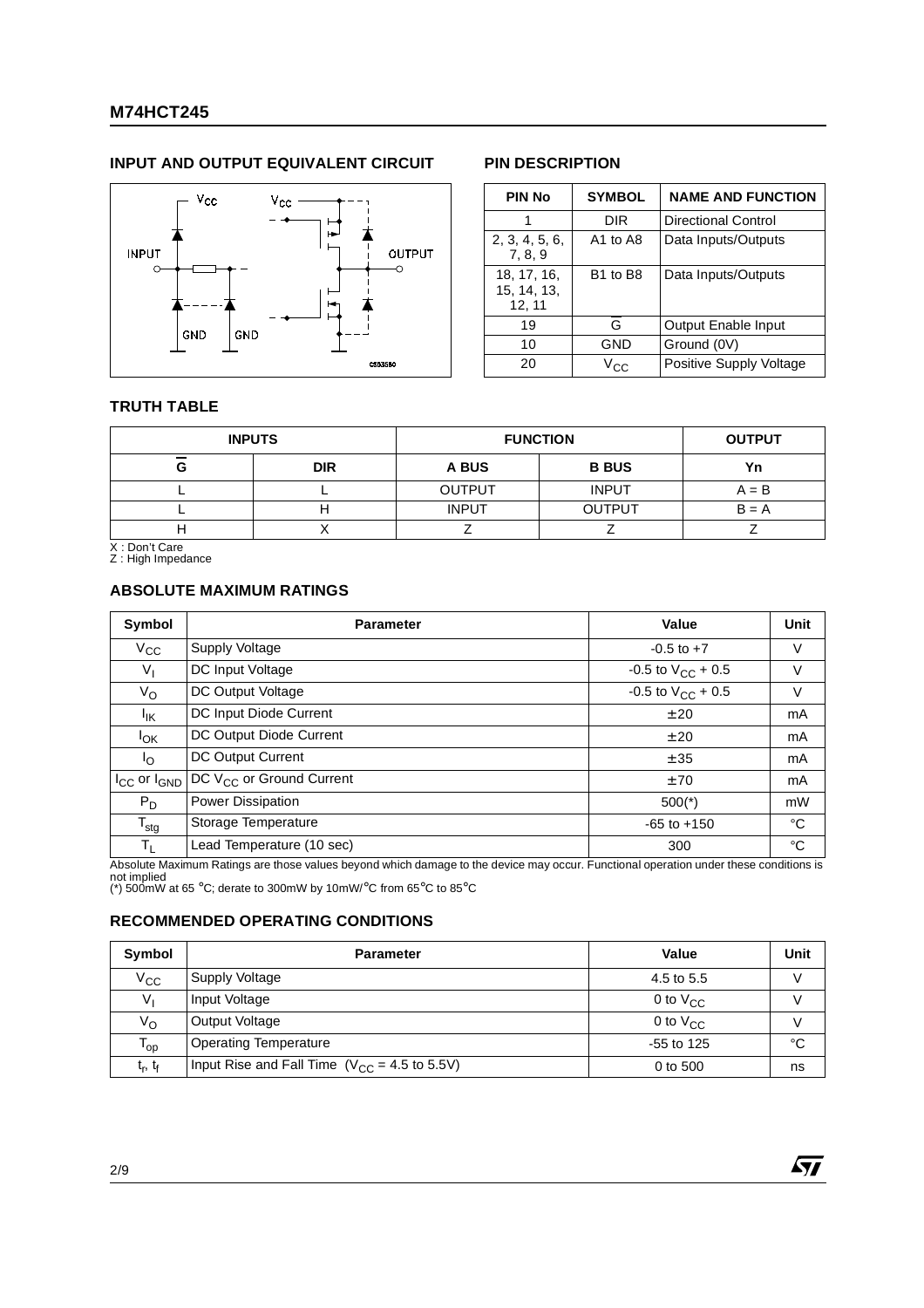#### **DC SPECIFICATIONS**

|                     |                                                   |                        | <b>Test Condition</b>                                                                                            | <b>Value</b> |      |                     |      |                       |              |      |         |
|---------------------|---------------------------------------------------|------------------------|------------------------------------------------------------------------------------------------------------------|--------------|------|---------------------|------|-----------------------|--------------|------|---------|
| Symbol              | <b>Parameter</b>                                  | $V_{CC}$               |                                                                                                                  |              |      | $T_A = 25^{\circ}C$ |      | -40 to $85^{\circ}$ C | -55 to 125°C |      | Unit    |
|                     |                                                   | (V)                    |                                                                                                                  | Min.         | Typ. | Max.                | Min. | Max.                  | Min.         | Max. |         |
| V <sub>IH</sub>     | High Level Input<br>Voltage                       | 4.5<br>to<br>5.5       |                                                                                                                  | 2.0          |      |                     | 2.0  |                       | 2.0          |      | $\vee$  |
| $V_{IL}$            | Low Level Input<br>Voltage                        | 4.5<br>to<br>5.5       |                                                                                                                  |              |      | 0.8                 |      | 0.8                   |              | 0.8  | $\vee$  |
| $V_{OH}$            | High Level Output                                 | 4.5                    | $I_{\Omega} = -20 \mu A$                                                                                         | 4.4          | 4.5  |                     | 4.4  |                       | 4.4          |      | $\vee$  |
| Voltage             |                                                   | $I_{\Omega} = -6.0$ mA | 4.18                                                                                                             | 4.31         |      | 4.13                |      | 4.10                  |              |      |         |
| $V_{OL}$            | Low Level Output                                  | 4.5                    | $I_{\Omega}$ =20 $\mu$ A                                                                                         |              | 0.0  | 0.1                 |      | 0.1                   |              | 0.1  | $\vee$  |
|                     | Voltage                                           |                        | $I_0 = 6.0$ mA                                                                                                   |              | 0.17 | 0.26                |      | 0.33                  |              | 0.40 |         |
| h,                  | Input Leakage<br>Current                          | 5.5                    | $V_1 = V_{CC}$ or GND                                                                                            |              |      | ± 0.1               |      | ±1                    |              | ±1   | μA      |
| $I_{OZ}$            | High Impedance<br>Output Leakage<br>Current       | 5.5                    | $V_I = V_{IH}$ or $V_{IL}$<br>$V_{\Omega}$ = $V_{\text{CC}}$ or GND                                              |              |      | ± 0.5               |      | ± 5                   |              | ± 10 | $\mu$ A |
| $I_{\rm CC}$        | Quiescent Supply<br>Current                       | 5.5                    | $V_1 = V_{CC}$ or GND                                                                                            |              |      | 4                   |      | 40                    |              | 80   | μA      |
| $\Delta I_{\rm CC}$ | <b>Additional Worst</b><br>Case Supply<br>Current | 5.5                    | Per Input pin<br>$V_1 = 0.5V$ or<br>$V_1 = 2.4V$<br>Other Inputs at<br>V <sub>CC</sub> or GND<br>$I_{\rm O} = 0$ |              |      | 2.0                 |      | 2.9                   |              | 3.0  | mA      |

#### **AC ELECTRICAL CHARACTERISTICS** ( $C_L$  = 50 pF, Input  $t_r = t_f = 6$ ns)

|                                   |                                          | <b>Test Condition</b> |               |                   | <b>Value</b> |                     |      |                       |      |      |                         |      |
|-----------------------------------|------------------------------------------|-----------------------|---------------|-------------------|--------------|---------------------|------|-----------------------|------|------|-------------------------|------|
| Symbol                            | <b>Parameter</b>                         | $V_{CC}$<br>(V)       | $C_L$<br>(pF) |                   |              | $T_A = 25^{\circ}C$ |      | -40 to $85^{\circ}$ C |      |      | -55 to 125 $^{\circ}$ C | Unit |
|                                   |                                          |                       |               |                   | Min.         | Typ.                | Max. | Min.                  | Max. | Min. | Max.                    |      |
| t <sub>TLH</sub> t <sub>THL</sub> | <b>Output Transition</b><br>Time         | 4.5                   | 50            |                   |              | 7                   | 12   |                       | 15   |      | 18                      | ns   |
| t <sub>PLH</sub> t <sub>PHL</sub> | <b>Propagation Delay</b>                 | 4.5                   | 50            |                   |              | 13                  | 22   |                       | 28   |      | 33                      | ns   |
|                                   | Time                                     |                       | 150           |                   |              | 18                  | 30   |                       | 38   |      | 45                      |      |
| t <sub>PZL</sub> t <sub>PZH</sub> | High Impedance                           |                       | 50            | $R_1 = 1 K\Omega$ |              | 19                  | 30   |                       | 38   |      | 45                      |      |
|                                   | <b>Output Enable</b><br>Time             | 4.5                   | 150           | $R_1 = 1 K\Omega$ |              | 24                  | 38   |                       | 48   |      | 57                      | ns   |
| t <sub>PLZ</sub> t <sub>PHZ</sub> | High Impedance<br>Output Disable<br>Time | 4.5                   | 50            | $R_1 = 1 K\Omega$ |              | 17                  | 30   |                       | 38   |      | 45                      | ns   |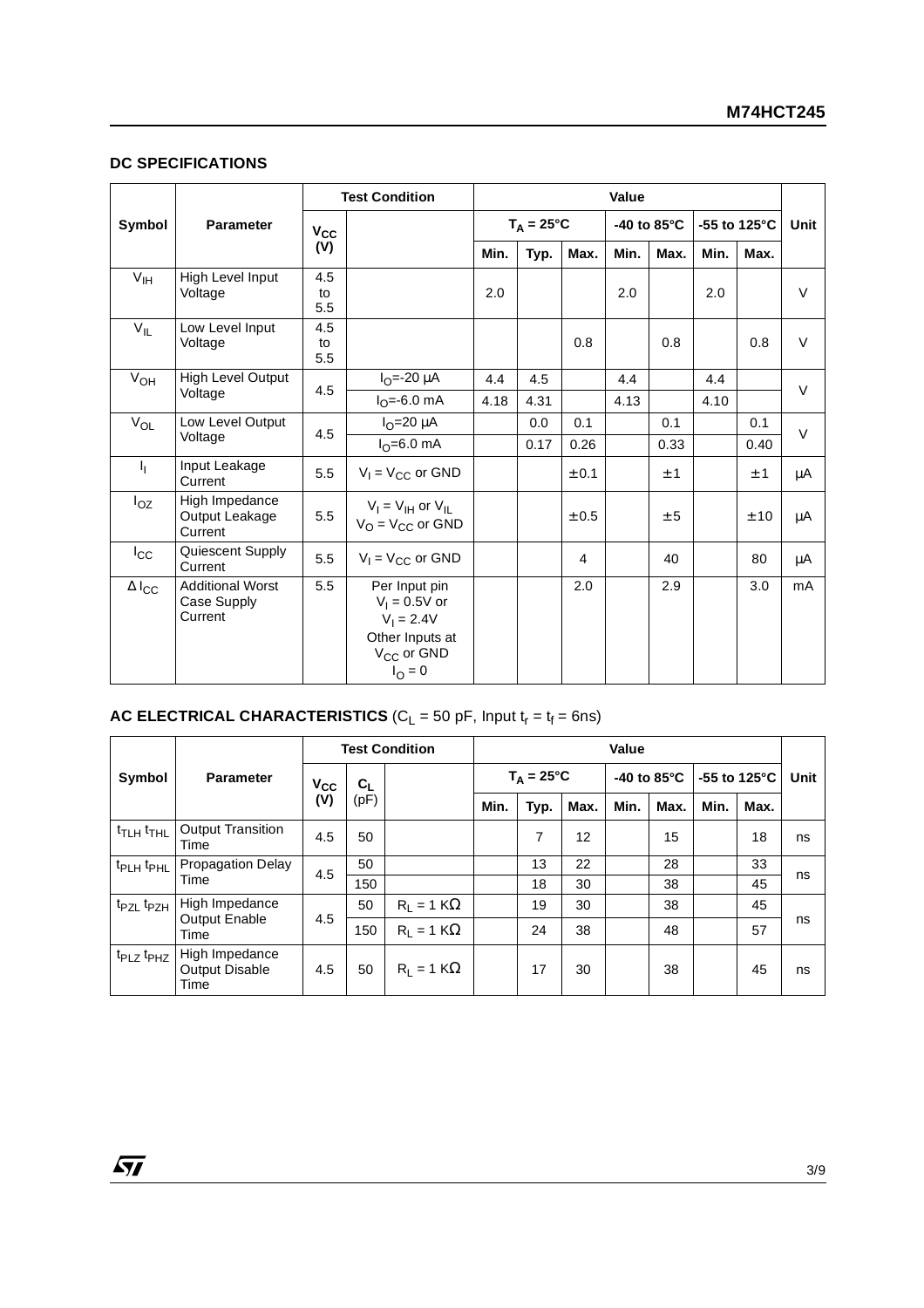#### **CAPACITIVE CHARACTERISTICS**

| Symbol             |                                        | <b>Test Condition</b> |  |        | Value               |      |      |                        |      |              |      |      |
|--------------------|----------------------------------------|-----------------------|--|--------|---------------------|------|------|------------------------|------|--------------|------|------|
|                    | <b>Parameter</b>                       | $V_{CC}$              |  |        | $T_A = 25^{\circ}C$ |      |      | -40 to 85 $^{\circ}$ C |      | -55 to 125°C |      | Unit |
|                    |                                        | (V)                   |  |        | Min.                | Typ. | Max. | Min.                   | Max. | Min.         | Max. |      |
| $C_{IN}$           | Input Capacitance                      |                       |  | DIR, G |                     | 5    | 10   |                        | 10   |              | 10   | pF   |
| C <sub>I/OUT</sub> | Output<br>Capacitance                  |                       |  | An, Bn |                     | 13   |      |                        |      |              |      | pF   |
| $C_{PD}$           | Power Dissipation<br>Capacitance (note |                       |  |        |                     | 41   |      |                        |      |              |      | рF   |

1) C<sub>PD</sub> is defined as the value of the IC's internal equivalent capacitance which is calculated from the operating current consumption without<br>load. (Refer to Test Circuit). Average operating current can be obtained by th

#### **TEST CIRCUIT**



| <b>TEST</b>                         | <b>SWITCH</b> |
|-------------------------------------|---------------|
| t <sub>PLH</sub> , t <sub>PHL</sub> | Open          |
| t <sub>PZL</sub> , t <sub>PLZ</sub> | $V_{\rm CC}$  |
| t <sub>PZH</sub> , t <sub>PHZ</sub> | <b>GND</b>    |

C<sub>L</sub> = 50pF/150pF or equivalent (includes jig and probe capacitance)<br>R<sub>1</sub> = 1KΩ or equivalent<br>R<sub>T</sub> = Z<sub>OUT</sub> of pulse generator (typically 50Ω)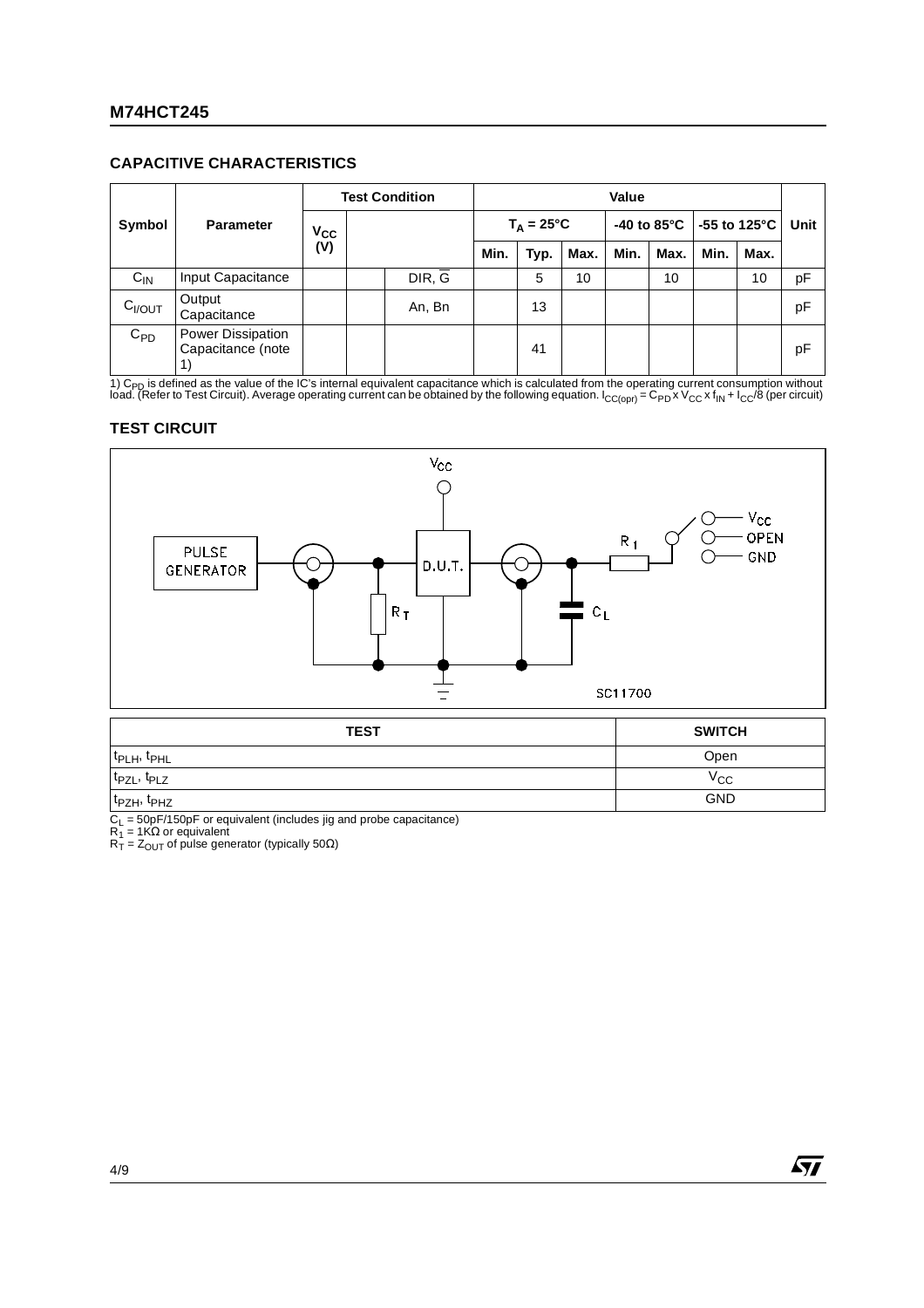

**WAVEFORM 1 : PROPAGATION DELAY TIME** (f=1MHz; 50% duty cycle)

#### **WAVEFORM 2 : OUTPUT ENABLE AND DISABLE TIME** (f=1MHz; 50% duty cycle)

 $\sqrt{27}$ 

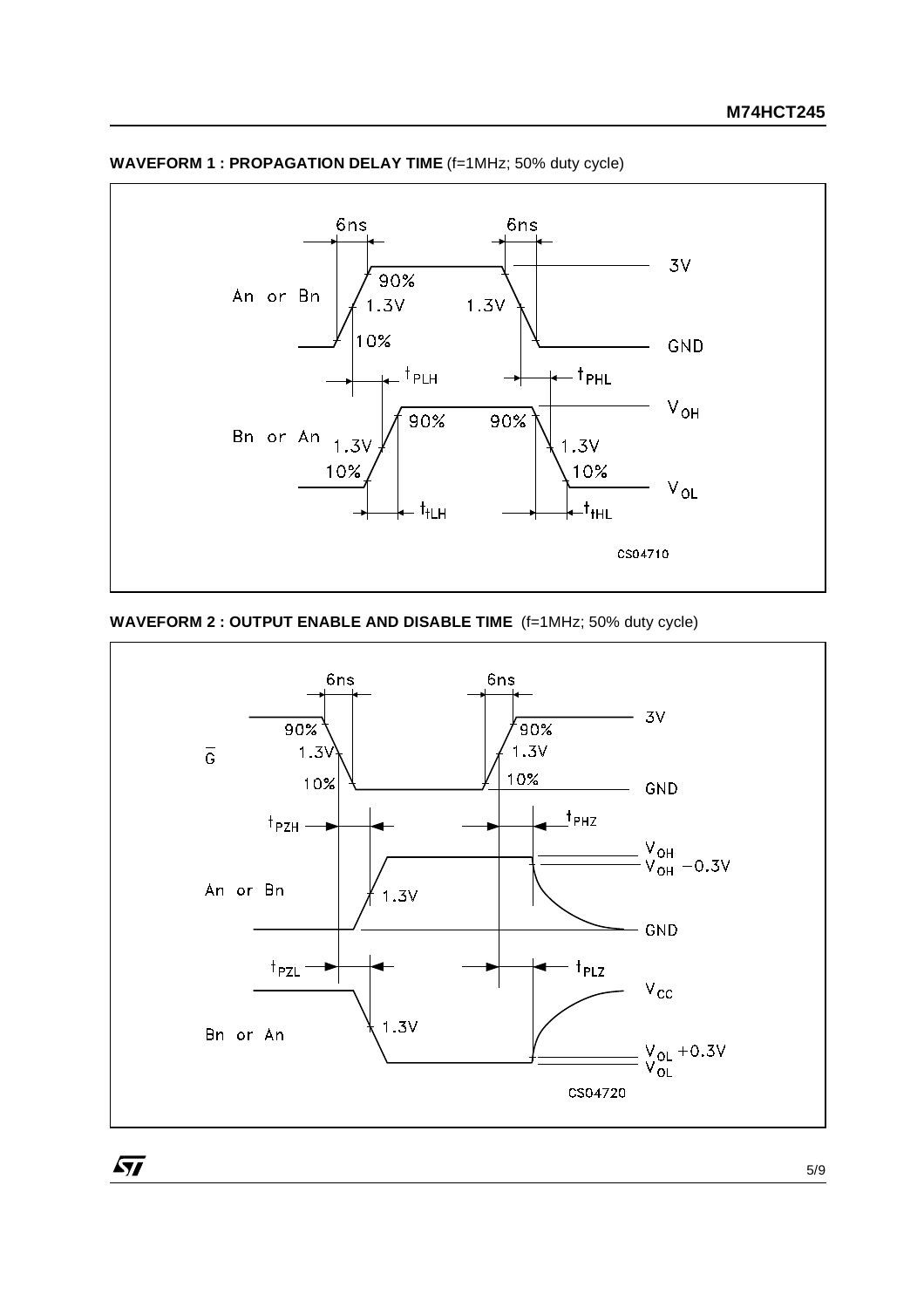$\Gamma$ 

|             | Plastic DIP-20 (0.25) MECHANICAL DATA |            |      |       |       |       |  |  |  |  |
|-------------|---------------------------------------|------------|------|-------|-------|-------|--|--|--|--|
|             |                                       | mm.        |      | inch  |       |       |  |  |  |  |
| DIM.        | MIN.                                  | <b>TYP</b> | MAX. | MIN.  | TYP.  | MAX.  |  |  |  |  |
| a1          | 0.254                                 |            |      | 0.010 |       |       |  |  |  |  |
| B           | 1.39                                  |            | 1.65 | 0.055 |       | 0.065 |  |  |  |  |
| $\sf b$     |                                       | 0.45       |      |       | 0.018 |       |  |  |  |  |
| b1          |                                       | 0.25       |      |       | 0.010 |       |  |  |  |  |
| D           |                                       |            | 25.4 |       |       | 1.000 |  |  |  |  |
| E           |                                       | 8.5        |      |       | 0.335 |       |  |  |  |  |
| ${\bf e}$   |                                       | 2.54       |      |       | 0.100 |       |  |  |  |  |
| e3          |                                       | 22.86      |      |       | 0.900 |       |  |  |  |  |
| $\mathsf F$ |                                       |            | 7.1  |       |       | 0.280 |  |  |  |  |
| T           |                                       |            | 3.93 |       |       | 0.155 |  |  |  |  |
| $\mathsf L$ |                                       | 3.3        |      |       | 0.130 |       |  |  |  |  |
| $\mathsf Z$ |                                       |            | 1.34 |       |       | 0.053 |  |  |  |  |

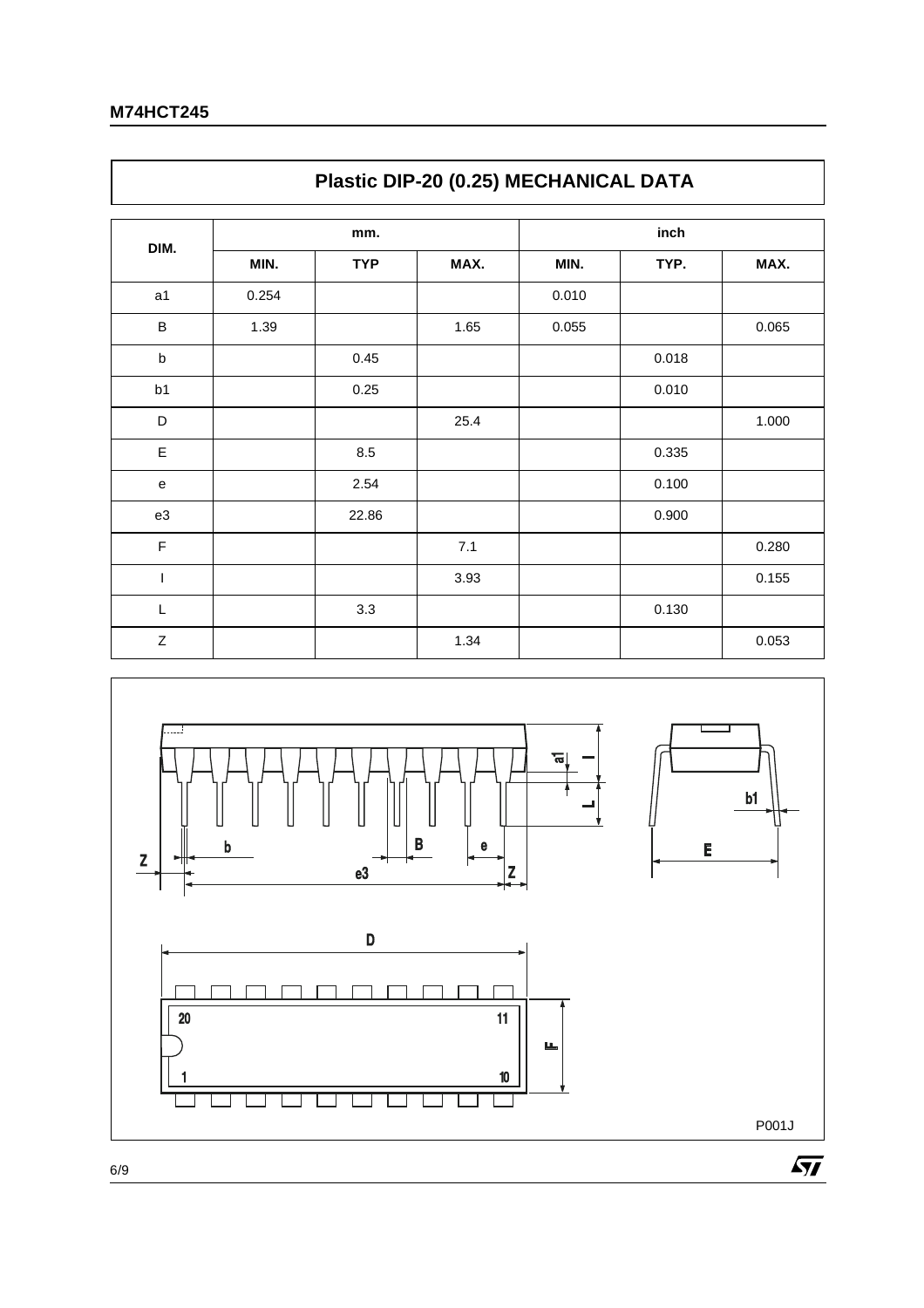| DIM.           |       | mm.        |       | inch       |       |       |  |  |  |
|----------------|-------|------------|-------|------------|-------|-------|--|--|--|
|                | MIN.  | <b>TYP</b> | MAX.  | MIN.       | TYP.  | MAX.  |  |  |  |
| A              |       |            | 2.65  |            |       | 0.104 |  |  |  |
| a <sub>1</sub> | 0.1   |            | 0.2   | 0.004      |       | 0.008 |  |  |  |
| a2             |       |            | 2.45  |            |       | 0.096 |  |  |  |
| b              | 0.35  |            | 0.49  | 0.014      |       | 0.019 |  |  |  |
| b1             | 0.23  |            | 0.32  | 0.009      |       | 0.012 |  |  |  |
| $\mathbf C$    |       | 0.5        |       |            | 0.020 |       |  |  |  |
| c1             |       |            |       | 45° (typ.) |       |       |  |  |  |
| D              | 12.60 |            | 13.00 | 0.496      |       | 0.512 |  |  |  |
| E              | 10.00 |            | 10.65 | 0.393      |       | 0.419 |  |  |  |
| ${\bf e}$      |       | 1.27       |       |            | 0.050 |       |  |  |  |
| e3             |       | 11.43      |       |            | 0.450 |       |  |  |  |
| F              | 7.40  |            | 7.60  | 0.291      |       | 0.300 |  |  |  |
| L              | 0.50  |            | 1.27  | 0.020      |       | 0.050 |  |  |  |
| M              |       |            | 0.75  |            |       | 0.029 |  |  |  |





7/9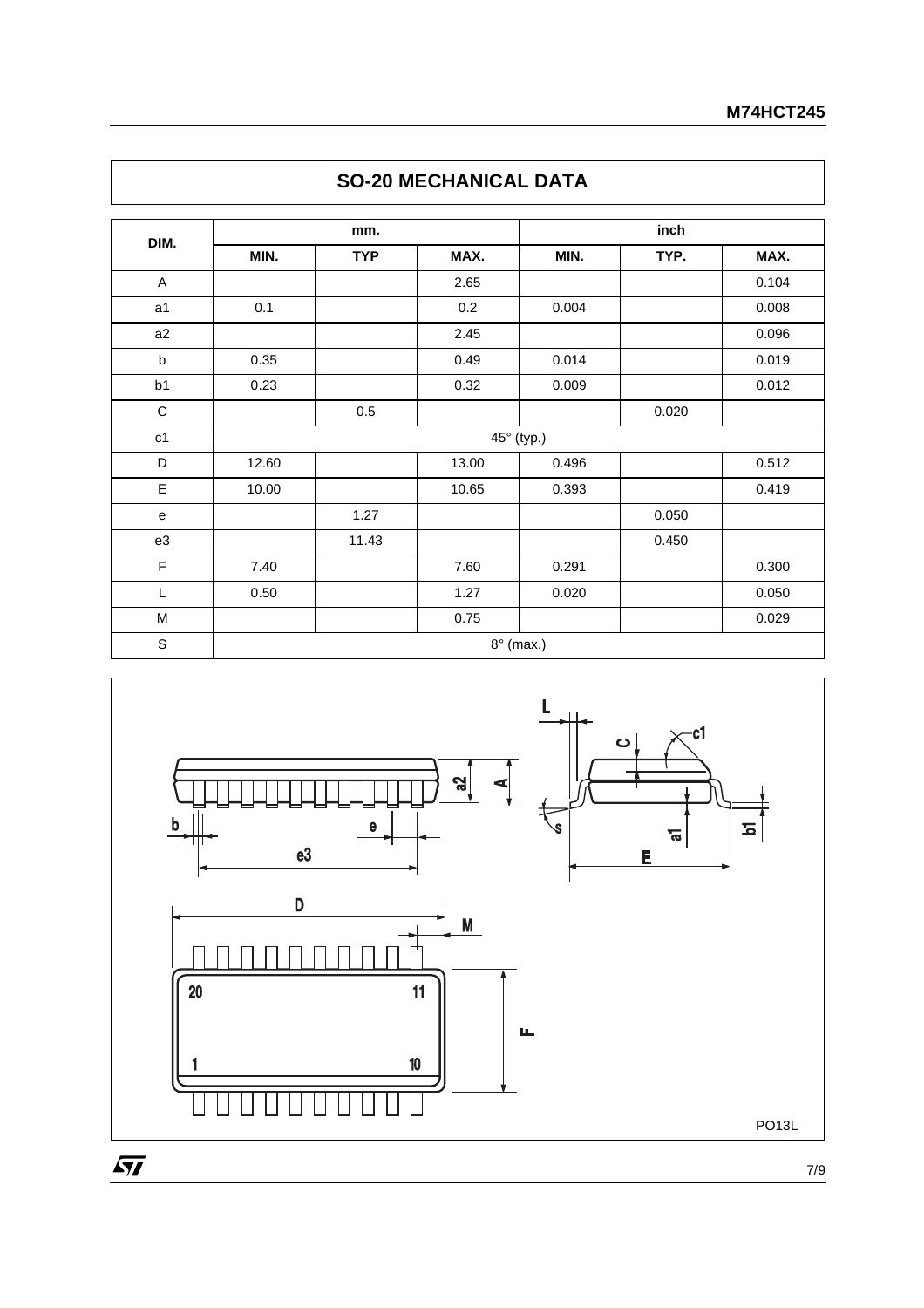$\mathsf{r}$ 

|                | <b>TSSOP20 MECHANICAL DATA</b> |            |             |             |            |             |  |  |  |  |  |
|----------------|--------------------------------|------------|-------------|-------------|------------|-------------|--|--|--|--|--|
|                |                                | mm.        |             | inch        |            |             |  |  |  |  |  |
| DIM.           | MIN.                           | <b>TYP</b> | MAX.        | MIN.        | TYP.       | MAX.        |  |  |  |  |  |
| A              |                                |            | 1.2         |             |            | 0.047       |  |  |  |  |  |
| A <sub>1</sub> | 0.05                           |            | 0.15        | 0.002       | 0.004      | 0.006       |  |  |  |  |  |
| A2             | 0.8                            | 1          | 1.05        | 0.031       | 0.039      | 0.041       |  |  |  |  |  |
| $\mathsf b$    | 0.19                           |            | 0.30        | 0.007       |            | 0.012       |  |  |  |  |  |
| $\mathbf C$    | 0.09                           |            | 0.20        | 0.004       |            | 0.0089      |  |  |  |  |  |
| D              | 6.4                            | 6.5        | 6.6         | 0.252       | 0.256      | 0.260       |  |  |  |  |  |
| E              | 6.2                            | 6.4        | 6.6         | 0.244       | 0.252      | 0.260       |  |  |  |  |  |
| E1             | 4.3                            | 4.4        | 4.48        | 0.169       | 0.173      | 0.176       |  |  |  |  |  |
| e              |                                | 0.65 BSC   |             |             | 0.0256 BSC |             |  |  |  |  |  |
| Κ              | $0^{\circ}$                    |            | $8^{\circ}$ | $0^{\circ}$ |            | $8^{\circ}$ |  |  |  |  |  |
| $\mathsf L$    | 0.45                           | 0.60       | 0.75        | 0.018       | 0.024      | 0.030       |  |  |  |  |  |



٦